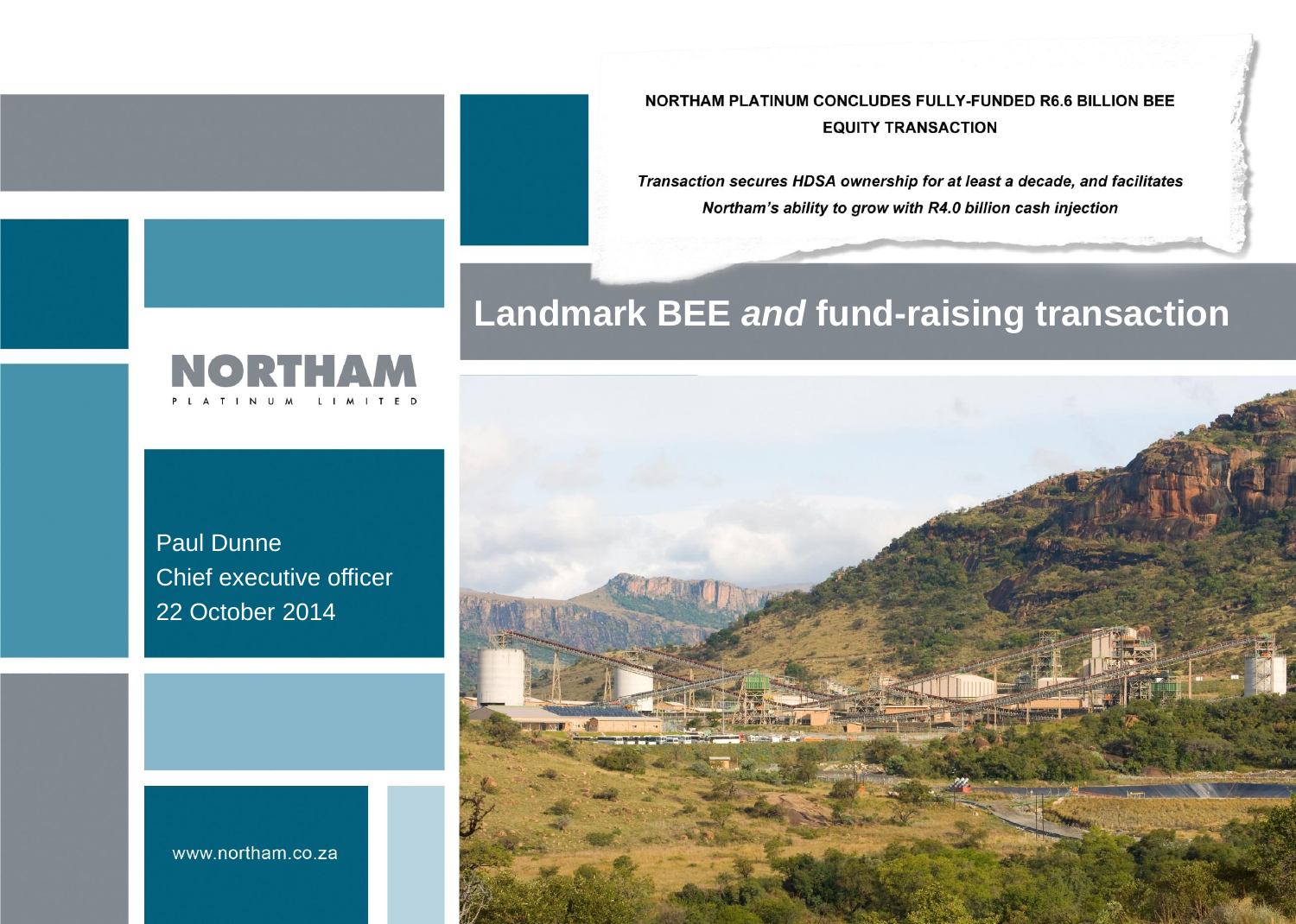### **Key features of the BEE transaction**

- Landmark R6.6 billion BEE equity transaction
- Effective net 35.4% HDSA ownership (including the Toro Trust)
- R4 billion net cash injection to fund growth aspirations
- Current value and growth potential supported by anchor shareholders, PIC and Coronation Asset Management
- 10-year security of HDSA ownership, ensuring Mining Charter compliance
- Transaction supported by the DMR
- Immediate economic value transfer to broad-based HDSA participants, including:
	- employees
	- communities
	- range of strategic HDSA partners
- Funding fully-secured through support from major shareholders
	- all Northam shareholders will have the right to participate on a *pro rata* basis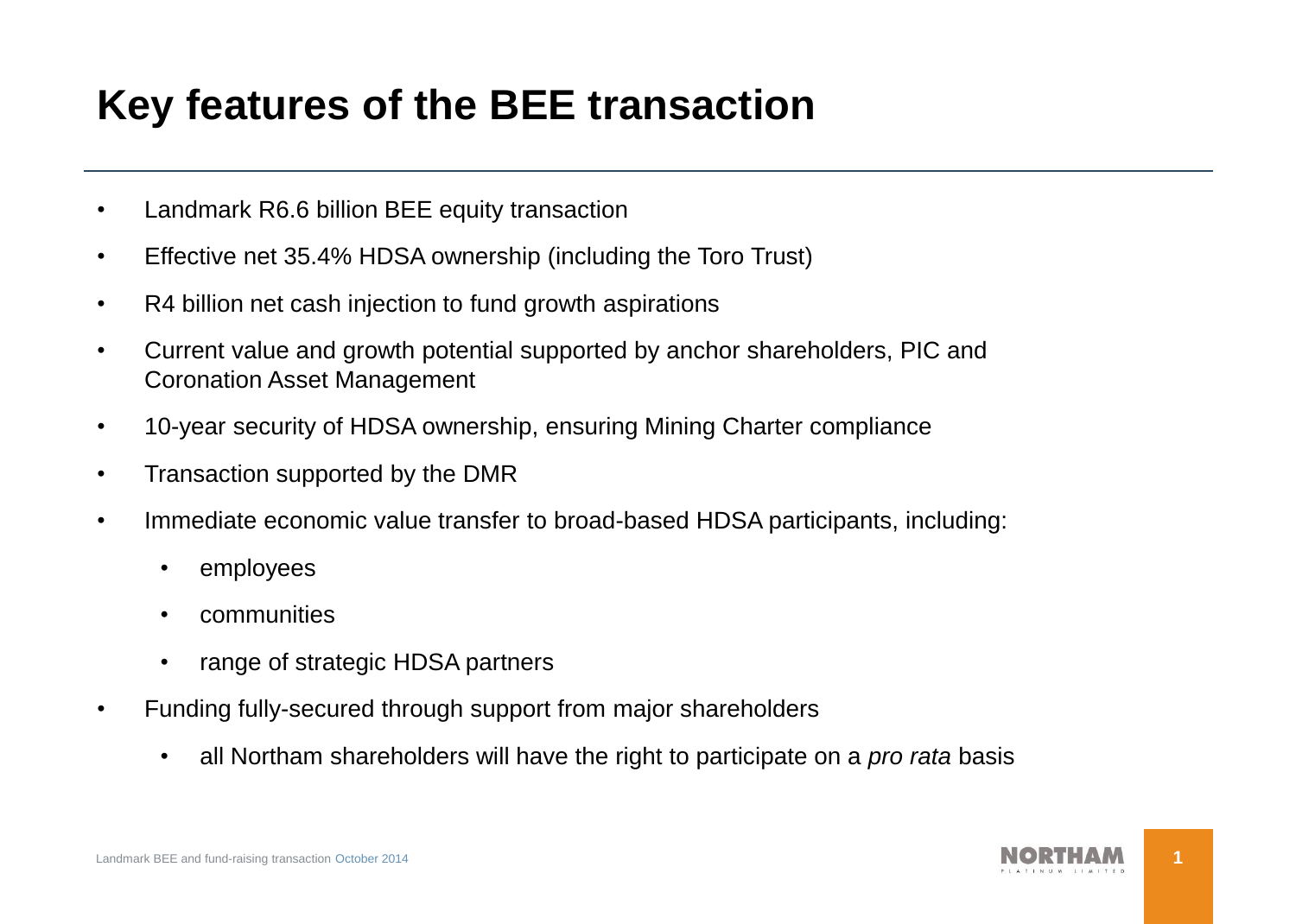### **Structure of the transaction**



#### **Shares issued sold at R41 per share**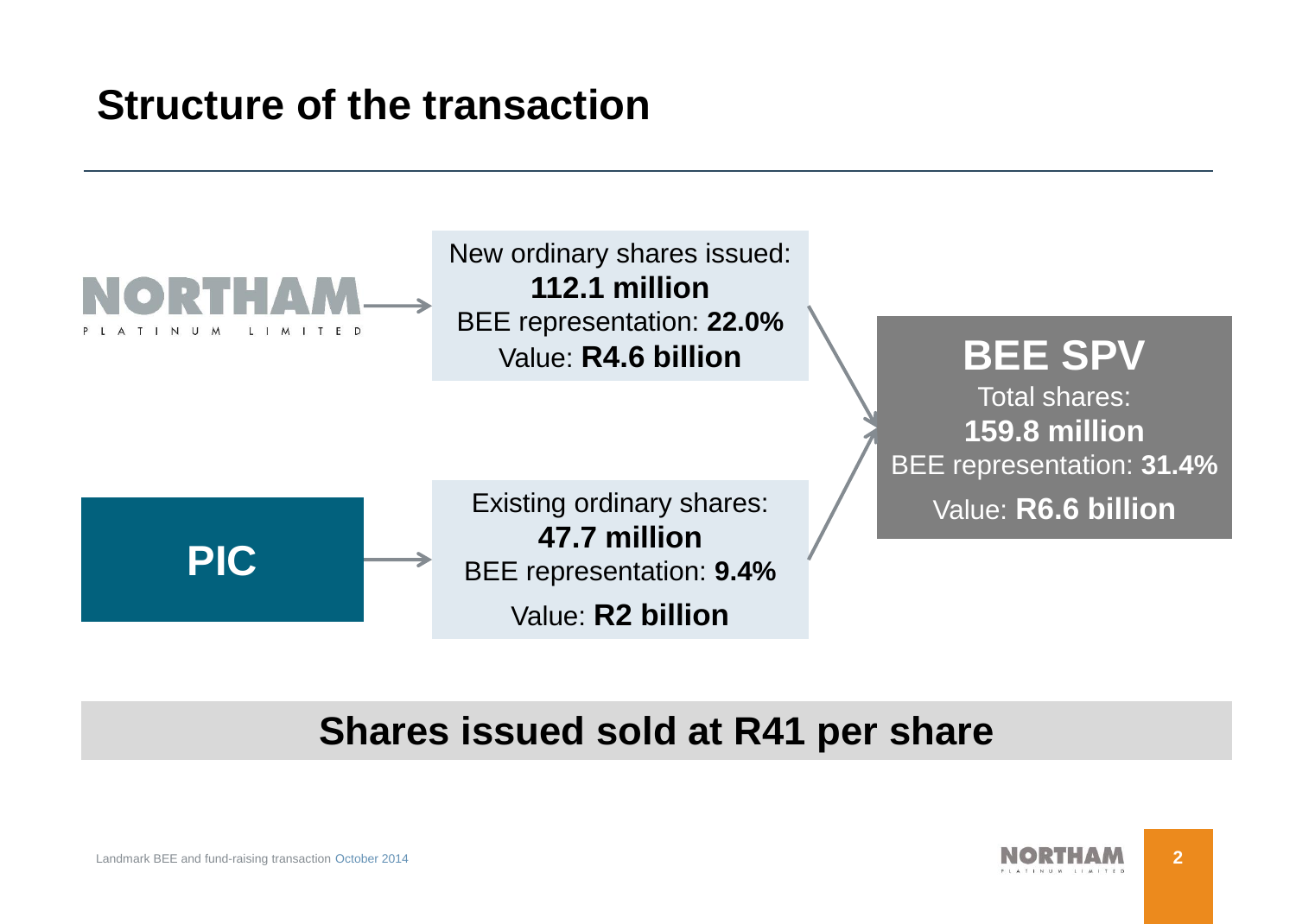#### **Structure of the transaction**

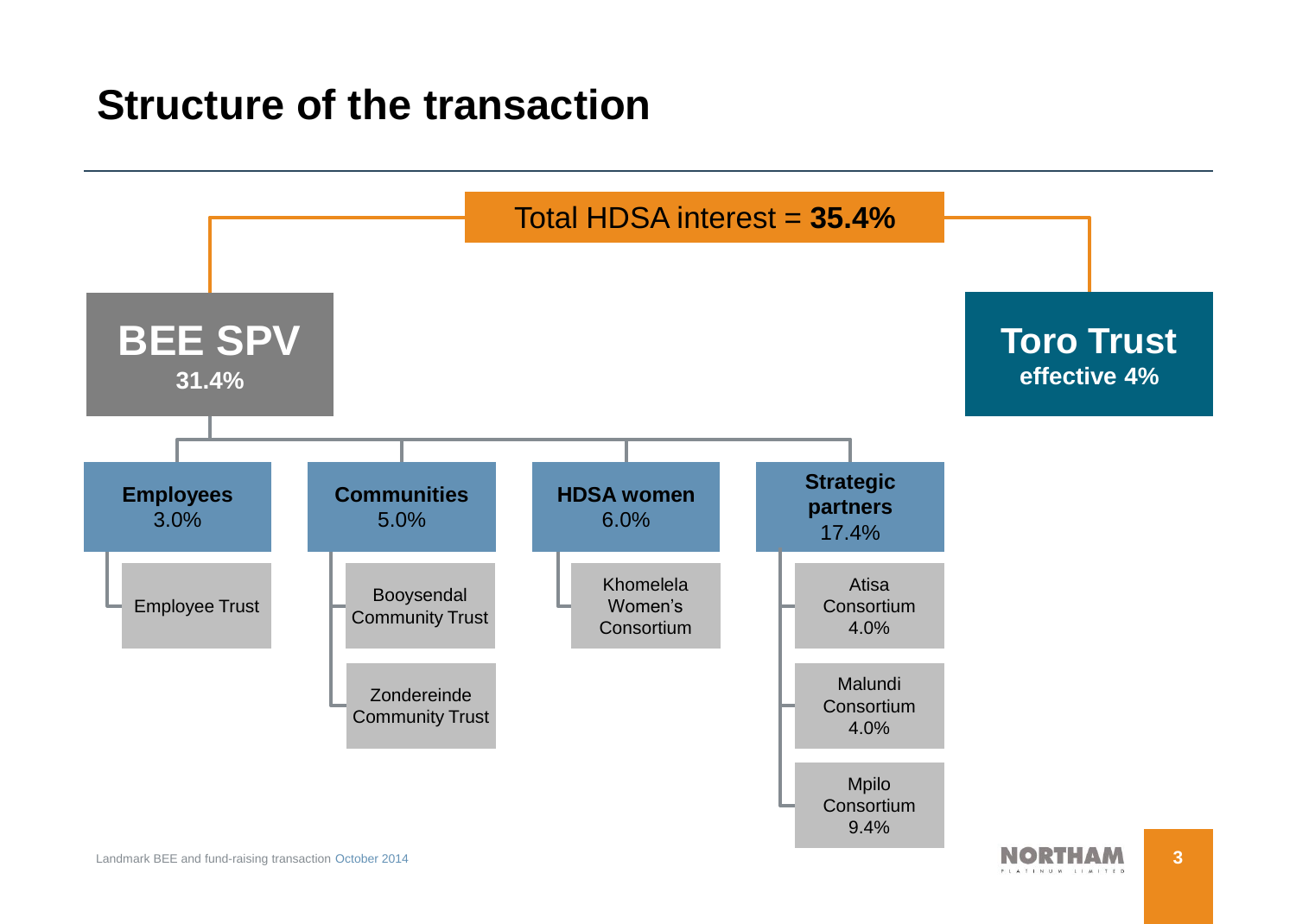#### **BEE structure**

| $\mathbf 1$             | Mining Charter compliance                                                               |  |
|-------------------------|-----------------------------------------------------------------------------------------|--|
| 2 <sup>2</sup>          | 10-year lock-in                                                                         |  |
| $\mathbf{3}$            | R400 million immediate value distribution to BEE SPV                                    |  |
| $\overline{\mathbf{4}}$ | Broad-based value transfer<br>• employees<br>• communities<br>• strategic HDSA partners |  |
| 5                       | Fully-funded<br>• supported by existing shareholders                                    |  |

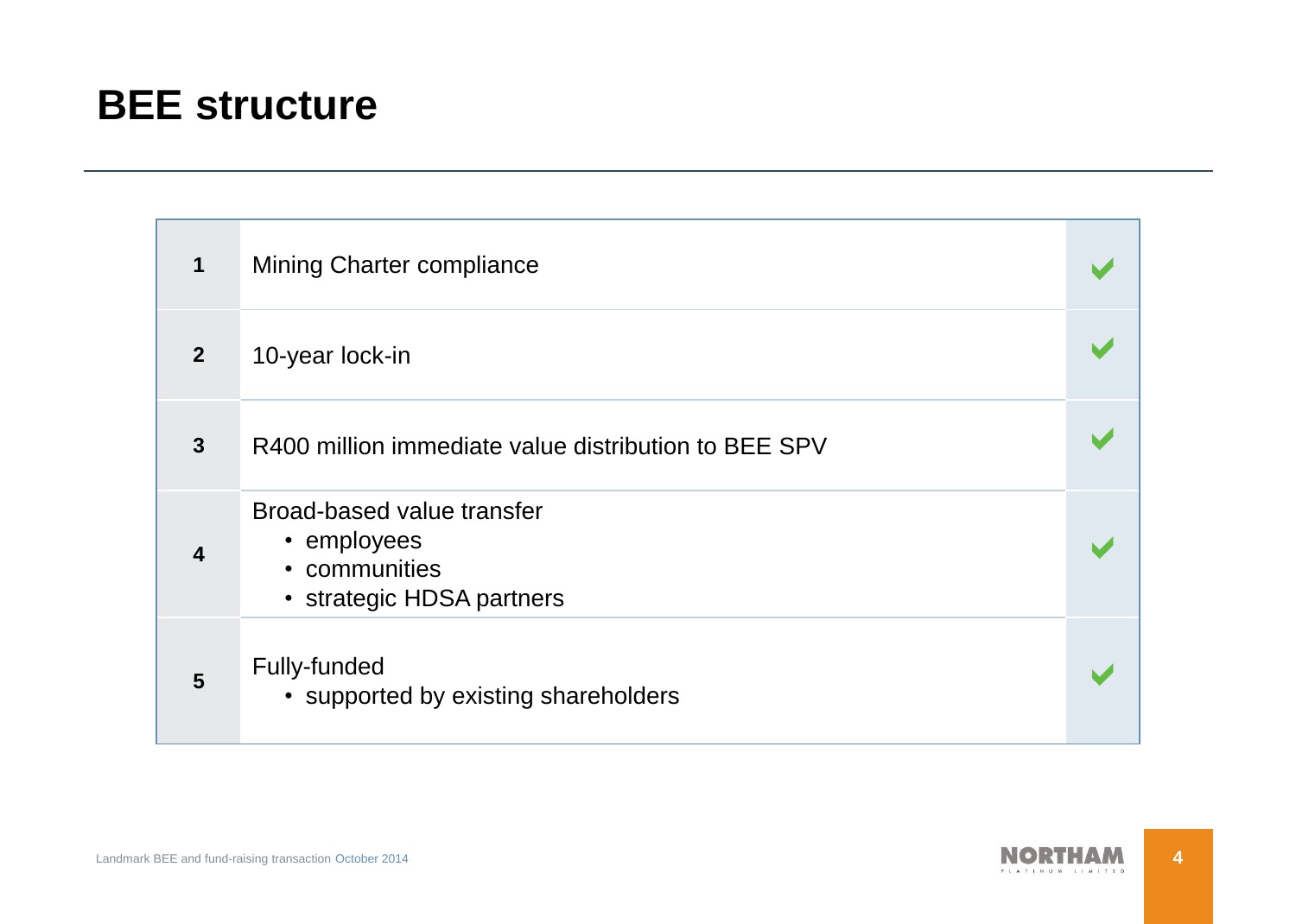#### **Final structure**



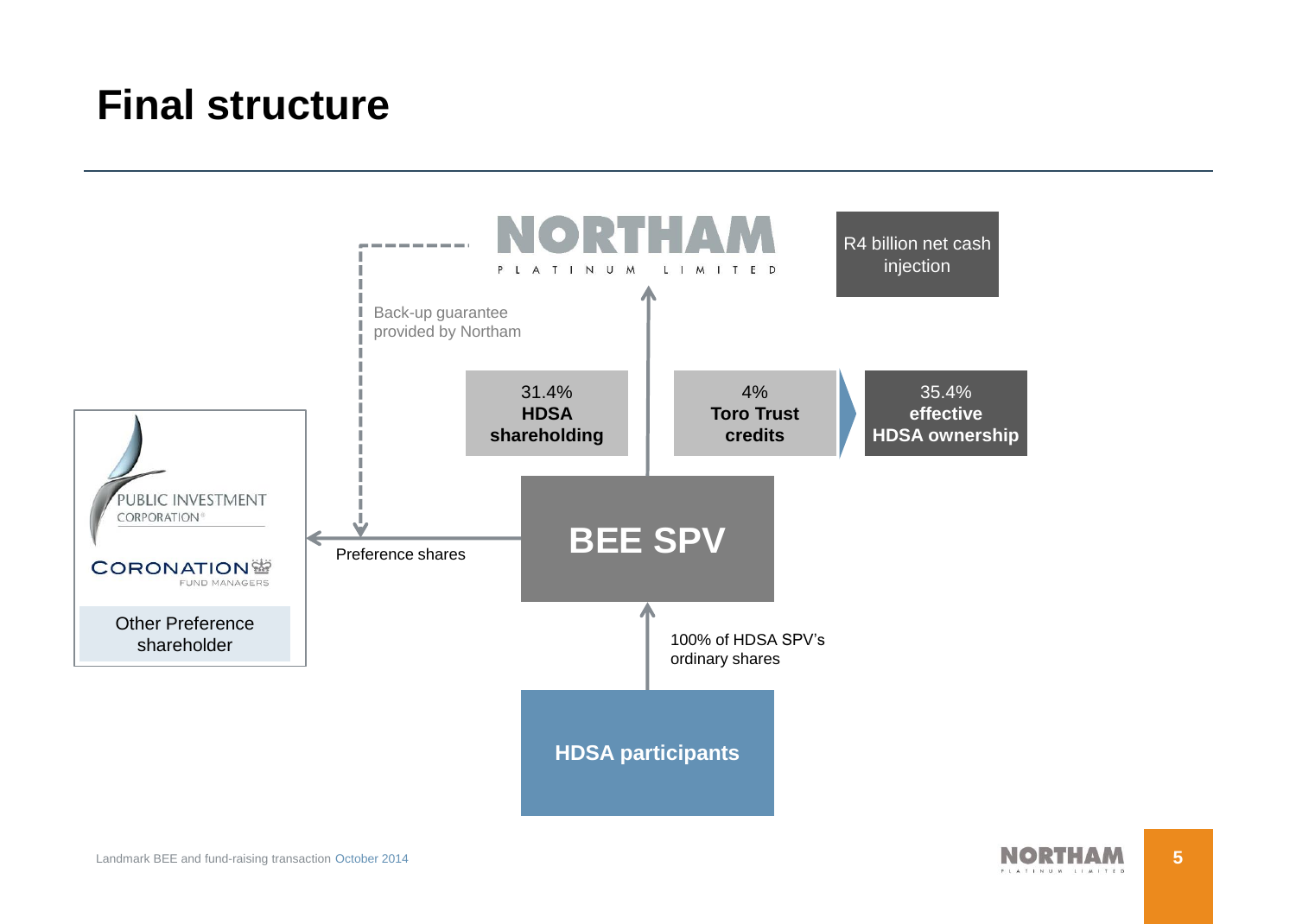#### **Salient transaction terms**

| <b>New issue</b>              |                                                                                                                                                                                                                                                        |  |  |  |
|-------------------------------|--------------------------------------------------------------------------------------------------------------------------------------------------------------------------------------------------------------------------------------------------------|--|--|--|
|                               | New NHM shares issued 112 195 122 - 22% of NHM's enlarged share capital in issue                                                                                                                                                                       |  |  |  |
| Issue price                   | R41 per NHM share                                                                                                                                                                                                                                      |  |  |  |
| Lock-in payment               | R400m payable to the HDSA participants                                                                                                                                                                                                                 |  |  |  |
| <b>PIC contribution</b>       |                                                                                                                                                                                                                                                        |  |  |  |
| NHM shares acquired           | 47 710 331 - 9.4% of NHM's enlarged share capital in issue                                                                                                                                                                                             |  |  |  |
| <b>Acquisition price</b>      | R41 per NHM share settled through the issue of preference shares                                                                                                                                                                                       |  |  |  |
| <b>Preference share terms</b> |                                                                                                                                                                                                                                                        |  |  |  |
| Coupon (NACA)                 | Floating at 3.5% above the prime rate (i.e. currently 12.75%) – classified as a dividend for income tax purposes                                                                                                                                       |  |  |  |
| Aggregate value               | Equal to the subscription price paid to NHM (which includes the lock-in payment) R41 per share                                                                                                                                                         |  |  |  |
| Term                          | 10 years with no allowance for early redemption unless a change of control occurs                                                                                                                                                                      |  |  |  |
| Repayment                     | 10-year bullet, with 90% of dividends received by HDSA SPV being paid to preference shareholders as<br>and when received<br>Settled with cash or NHM shares (valued at 10% discount to VWAP) – at HDSA SPV's election                                  |  |  |  |
| Secured by                    | NHM shares held by BEE SPV (subscription shares and PIC shares) and back-up guarantee                                                                                                                                                                  |  |  |  |
| Back-up guarantee             | • NHM guarantees any shortfall (i.e. the difference between the amount payable to preference shareholders and the<br>value of the NHM shares held by HDSA SPV)<br>Settled with cash or NHM shares (valued at 10% discount to VWAP) – at NHM's election |  |  |  |
| <b>Liquidity fee</b>          | 2.5% of the value of the underwriters preference shares issued                                                                                                                                                                                         |  |  |  |

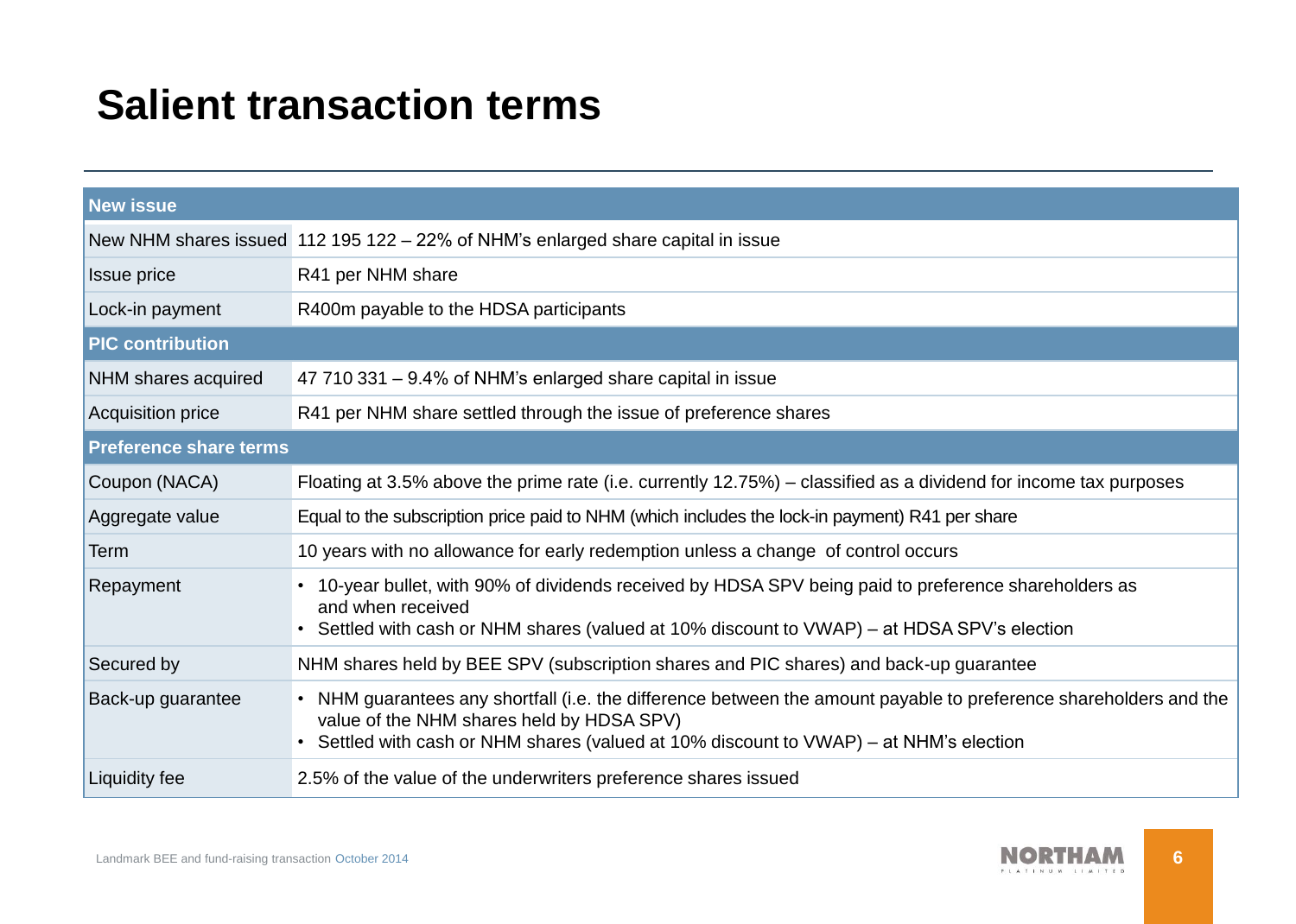# **Key figures**

| <b>Description</b>                                                      | <b>Value</b>             |
|-------------------------------------------------------------------------|--------------------------|
| Number of NHM shares subscribed for by BEE SPV (22% of NHM, post issue) | 112 195 122              |
| Number of NHM shares acquired by BEE SPV from PIC                       | 47 710 331               |
| Total number of NHM shares acquired by BEE SPV                          | 159 905 453              |
| Subscription/acquisition price per NHM share                            | R41.00                   |
| Aggregate value of preference shares issued by BEE SPV                  | R6 556 123 573           |
| Net cash received by NHM*                                               | R4 036 096 913           |
| Liquidity fee paid: 2.5% of aggregate value of preference shares issued | R <sub>163</sub> 903 089 |
| Lock-in payment                                                         | R400 000 000             |

\*Calculated using cash received after deducting lock-in payment and liquidity fee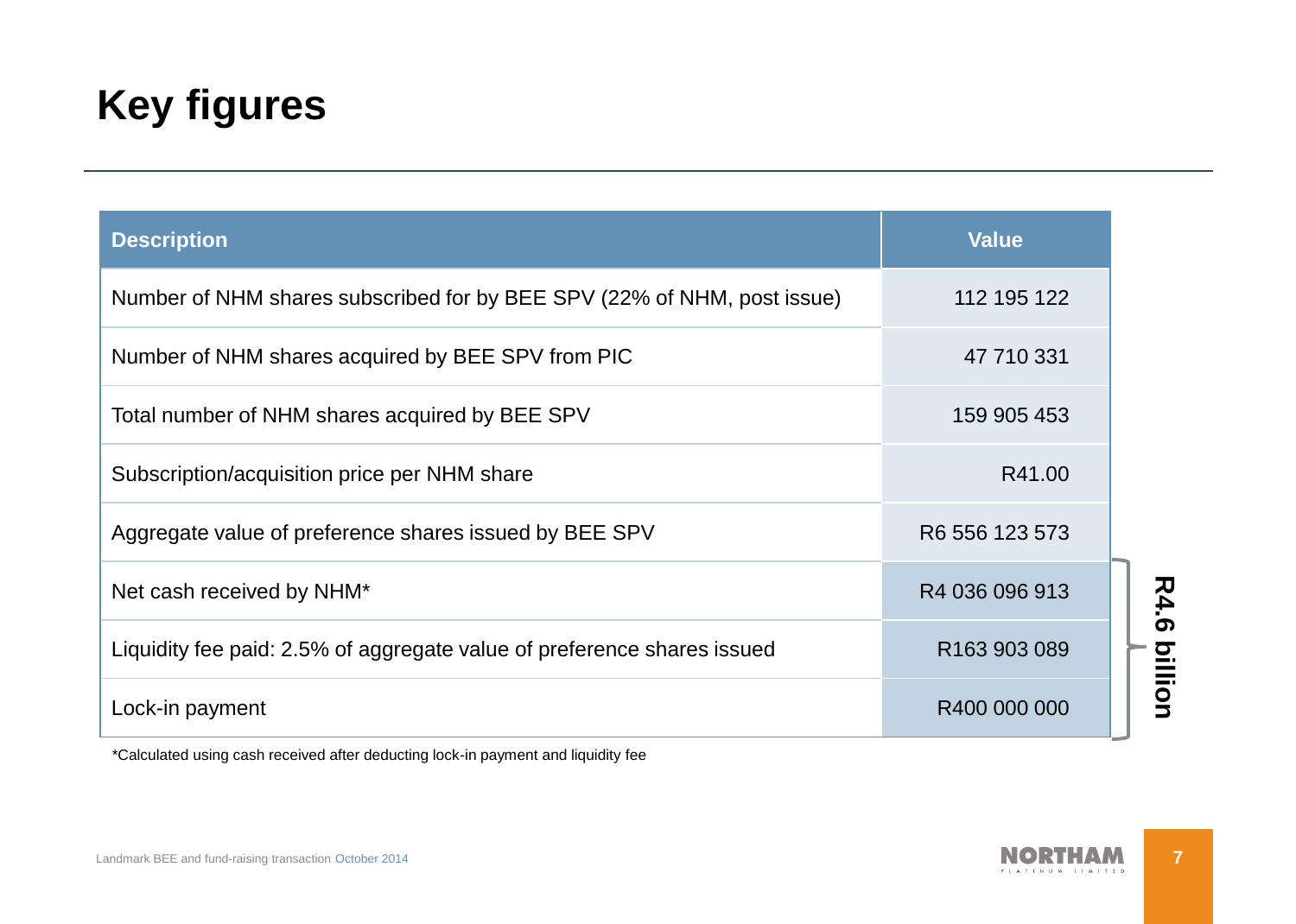## **BEE transaction outcomes**

- Ensure fair treatment of current shareholders through a transaction that is:
	- value-accretive
	- relatively risk-free
	- sustainable
	- inclusive all shareholders have the opportunity to participate in equity raising
- Achieve meaningful, broad-based empowerment
	- employee and community participation
	- active participation of HDSA shareholders
- Raise capital to fund growth ambitions

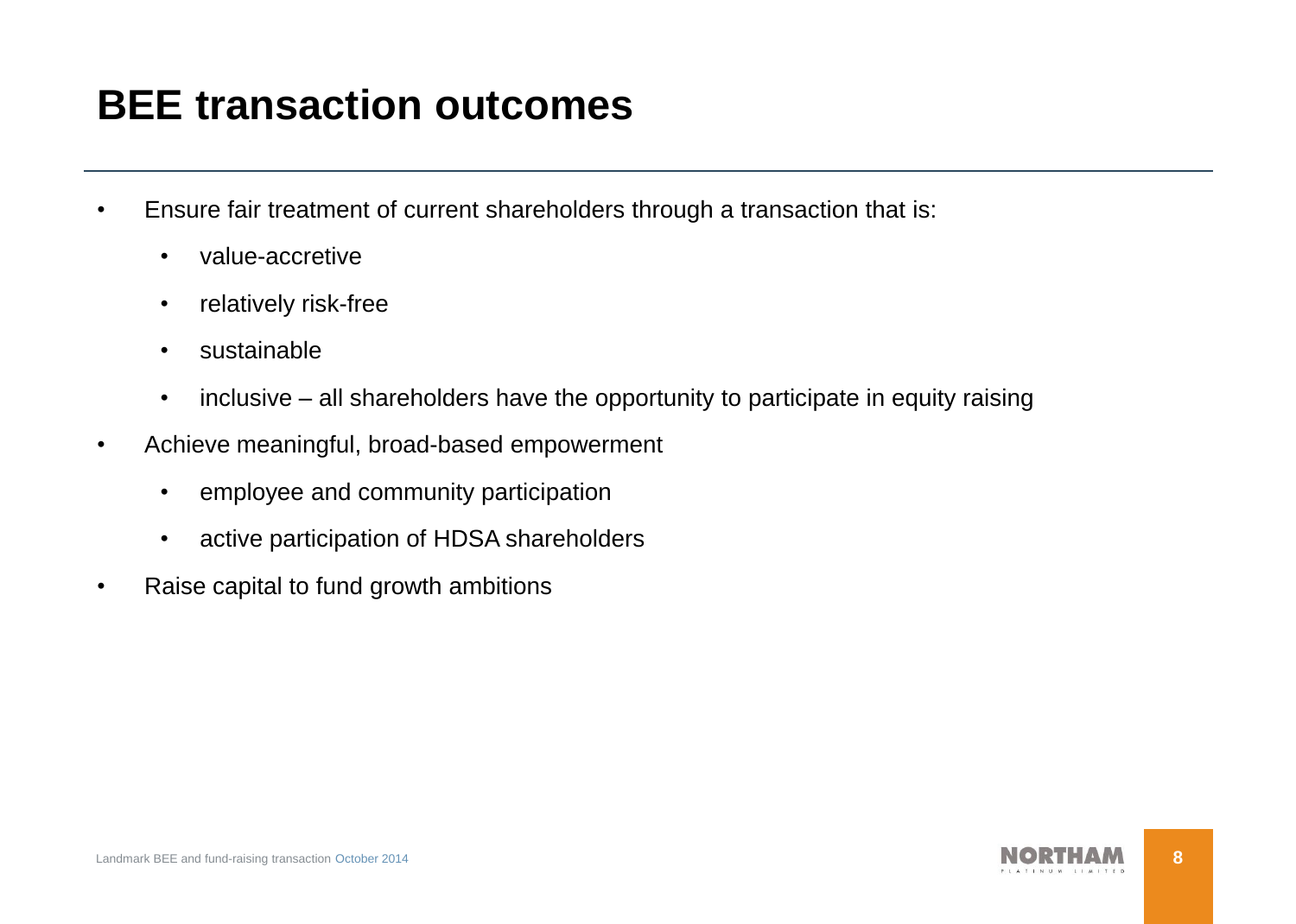#### **Next steps**